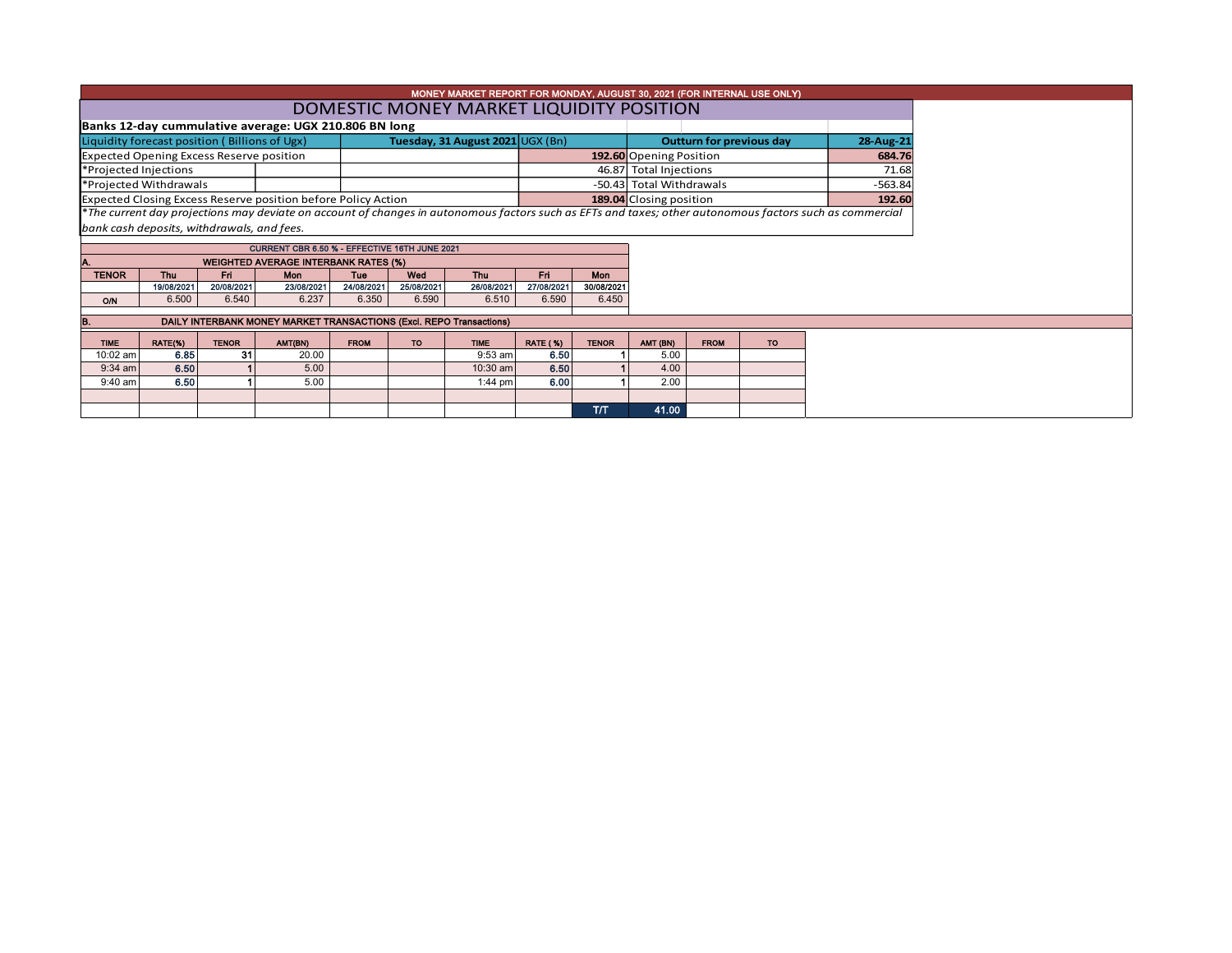| C.                                                |                                                                                                                                                                                                                                                                                                         |                  |                                                                                     |                                    |                            | <b>CBR AND THE 7- DAY WAR INTERBANK RATES</b>  |            |              |                |  |                                  |  |  |  |  |
|---------------------------------------------------|---------------------------------------------------------------------------------------------------------------------------------------------------------------------------------------------------------------------------------------------------------------------------------------------------------|------------------|-------------------------------------------------------------------------------------|------------------------------------|----------------------------|------------------------------------------------|------------|--------------|----------------|--|----------------------------------|--|--|--|--|
| 9.500<br>9.000                                    |                                                                                                                                                                                                                                                                                                         |                  |                                                                                     |                                    |                            |                                                |            |              |                |  |                                  |  |  |  |  |
| 8.500                                             |                                                                                                                                                                                                                                                                                                         |                  |                                                                                     |                                    |                            |                                                |            |              |                |  |                                  |  |  |  |  |
| 8.000                                             |                                                                                                                                                                                                                                                                                                         |                  |                                                                                     |                                    |                            |                                                |            |              |                |  |                                  |  |  |  |  |
| 7.500                                             |                                                                                                                                                                                                                                                                                                         |                  |                                                                                     |                                    |                            |                                                |            |              |                |  |                                  |  |  |  |  |
| 7.000                                             | <u> 22 mes mi</u>                                                                                                                                                                                                                                                                                       |                  |                                                                                     |                                    |                            |                                                |            |              |                |  |                                  |  |  |  |  |
|                                                   | 6.500<br>,,,,,,,,,,,,,,,,,,,,,,,,,,,,,,,,,,,<br>------<br><u>The Commercial State of the Commercial State of the Commercial State of the Commercial State of the Commercial State of the Commercial State of the Commercial State of the Commercial State of the Commercial State of the C</u><br>6.000 |                  |                                                                                     |                                    |                            |                                                |            |              |                |  |                                  |  |  |  |  |
| 5.500                                             |                                                                                                                                                                                                                                                                                                         |                  |                                                                                     |                                    |                            |                                                |            |              |                |  |                                  |  |  |  |  |
| 5.000                                             |                                                                                                                                                                                                                                                                                                         |                  |                                                                                     |                                    |                            |                                                |            |              |                |  |                                  |  |  |  |  |
| 4.500                                             |                                                                                                                                                                                                                                                                                                         |                  |                                                                                     |                                    |                            |                                                |            |              |                |  |                                  |  |  |  |  |
|                                                   | 4.000<br>12/08/2021<br>13/08/2021<br>16/08/2021<br>17/08/2021<br>18/08/2021<br>19/08/2021<br>20/08/2021<br>23/08/2021<br>24/08/2021<br>25/08/2021<br>26/08/2021<br>27/08/2021<br>30/08/2021                                                                                                             |                  |                                                                                     |                                    |                            |                                                |            |              |                |  |                                  |  |  |  |  |
|                                                   |                                                                                                                                                                                                                                                                                                         |                  |                                                                                     |                                    |                            |                                                |            |              |                |  |                                  |  |  |  |  |
|                                                   |                                                                                                                                                                                                                                                                                                         |                  |                                                                                     |                                    |                            |                                                |            |              |                |  |                                  |  |  |  |  |
|                                                   | • Overnight WAR -7-day WAR - CBR rate - Upper bound - Lower bound                                                                                                                                                                                                                                       |                  |                                                                                     |                                    |                            |                                                |            |              |                |  |                                  |  |  |  |  |
| D.                                                | MONETARY POLICY OPERATIONS MATURITIES PROFILE: (02-SEP- 2021 TO 30-SEPT- 2021)                                                                                                                                                                                                                          |                  |                                                                                     |                                    |                            |                                                |            |              |                |  |                                  |  |  |  |  |
| <b>DATE</b>                                       | <b>THUR</b>                                                                                                                                                                                                                                                                                             | <b>THUR</b>      | <b>THUR</b>                                                                         | <b>THUR</b>                        | <b>THUR</b>                | <b>TOTAL</b>                                   |            |              |                |  |                                  |  |  |  |  |
|                                                   | 02-Sep-21                                                                                                                                                                                                                                                                                               | 09-Sep-21        | 16-Sep-21                                                                           | 23-Sep-21                          | 30-Sep-21                  |                                                |            |              |                |  |                                  |  |  |  |  |
| <b>REPO</b>                                       | 1,664.72                                                                                                                                                                                                                                                                                                | $\sim$           |                                                                                     |                                    |                            | 1,664.72                                       |            |              |                |  |                                  |  |  |  |  |
| <b>REV REPO</b><br><b>DEPO AUCT</b>               | $\overline{\phantom{a}}$<br>$\sim$                                                                                                                                                                                                                                                                      | $\sim$<br>135.30 | $\sim$<br>$\sim$                                                                    | $\overline{\phantom{a}}$<br>450.10 | $\sim$<br>$\sim$           | 585.40                                         |            |              |                |  |                                  |  |  |  |  |
| <b>TOTALS</b>                                     | 1.664.72                                                                                                                                                                                                                                                                                                | 135.30           | $\sim$                                                                              | 450.10                             |                            | 2.250.12                                       |            |              |                |  |                                  |  |  |  |  |
|                                                   |                                                                                                                                                                                                                                                                                                         |                  | Total O/S Deposit Auction balances held by BOU up to 07 October Q912021: UGX 908 BN |                                    |                            |                                                |            |              |                |  |                                  |  |  |  |  |
|                                                   |                                                                                                                                                                                                                                                                                                         |                  | Total O/S Repo, Reverse Repo & Deposit Auction balances held by BOU: UGX 2,573 BN   |                                    |                            |                                                |            |              |                |  |                                  |  |  |  |  |
|                                                   | (EI) STOCK OF TREASURY SECURITIES                                                                                                                                                                                                                                                                       |                  |                                                                                     |                                    | Eii)                       | <b>MONETARY POLICY MARKET OPERATIONS</b>       |            |              |                |  |                                  |  |  |  |  |
|                                                   | LAST TBIILS ISSUE DATE: 19-AUGUST-2021                                                                                                                                                                                                                                                                  |                  |                                                                                     |                                    |                            | (VERTICAL REPOS, REV-REPOS & DEPOSIT AUCTIONS) |            |              |                |  |                                  |  |  |  |  |
|                                                   | On-the-run O/S T-BILL STOCKs (Bns-UGX)                                                                                                                                                                                                                                                                  |                  | 31/08/2021                                                                          | OMO                                | <b>ISSUE DATE</b>          | <b>AMOUNT</b>                                  | <b>WAR</b> | <b>RANGE</b> | <b>TENOR</b>   |  |                                  |  |  |  |  |
| On-the-run O/S T-BONDSTOCKs(Bns-UGX)<br>20,526.79 |                                                                                                                                                                                                                                                                                                         |                  |                                                                                     | 31/08/2021 REPO                    |                            | $02$ -Aug                                      |            | 418.00       | 6.500          |  |                                  |  |  |  |  |
|                                                   | TOTAL TBILL & TBOND STOCK- UGX                                                                                                                                                                                                                                                                          |                  | 27,016.03                                                                           |                                    | <b>REPO</b>                | 04-Aug                                         |            | 225.50       | 6.500          |  | $\overline{7}$                   |  |  |  |  |
| O/S=Outstanding                                   | TOTAL STOCK YTM (%)                                                                                                                                                                                                                                                                                     |                  | <b>CHANGE IN</b>                                                                    | <b>REPO</b><br><b>REPO</b>         |                            | $05-Auq$<br>09-Augl                            | 1,501.00   | 143.00       | 6.500<br>6.500 |  | 3                                |  |  |  |  |
| <b>MATURITY</b>                                   | (BN UGX)                                                                                                                                                                                                                                                                                                | AT CUT OFF*      | YTM (+/-)                                                                           |                                    | <b>DAUT</b>                | $12-Auq$                                       |            | 59.02        | 7.384          |  | 84                               |  |  |  |  |
| 91                                                | 94.20                                                                                                                                                                                                                                                                                                   | 6.825            | $-0.473$                                                                            |                                    | <b>DAUT</b>                | 12-Aug                                         |            | 79.74        | 7.003          |  | 56                               |  |  |  |  |
| 182                                               | 435.51                                                                                                                                                                                                                                                                                                  | 8.751            | $-0.118$                                                                            |                                    | <b>DAUT</b>                | 12-Aug                                         |            | 84.85        | 6.906          |  | 28                               |  |  |  |  |
| 364                                               | 5,959.53                                                                                                                                                                                                                                                                                                | 9.700            | $-0.452$                                                                            |                                    | <b>REPO</b>                | $12$ -Aug                                      | 1,474.00   |              | 6.500          |  | $\overline{7}$                   |  |  |  |  |
| 2YR                                               | ÷.                                                                                                                                                                                                                                                                                                      | 11.500           | $-1.500$                                                                            |                                    | <b>REPO</b>                | 16-Aug                                         |            | 482.50       | 6.500          |  | 3                                |  |  |  |  |
| 3YR                                               | $\sim$                                                                                                                                                                                                                                                                                                  | 11.390           | $-1.410$                                                                            |                                    | <b>REPO</b>                | 18-Aug                                         |            | 142.50       | 6.500          |  |                                  |  |  |  |  |
| 5YR                                               | 1,589.27                                                                                                                                                                                                                                                                                                | 13.409           | $-1.691$                                                                            |                                    | <b>REPO</b>                | 19-Aug                                         |            | 1,641.00     | 6.500          |  | $\overline{7}$                   |  |  |  |  |
| <b>10YR</b>                                       | 9,703.84                                                                                                                                                                                                                                                                                                | 13.739           | $-2.231$                                                                            |                                    | <b>DAUT</b>                | 26-Aug                                         |            | 358.08       | 6.998          |  | 28                               |  |  |  |  |
| <b>15YR</b>                                       | 7,946.63                                                                                                                                                                                                                                                                                                | 14.090           | $-0.310$                                                                            |                                    | <b>DAUT</b>                | $26$ -Aug                                      |            | 39.58        | 6.950          |  | 56                               |  |  |  |  |
| <b>20YR</b>                                       | 1,287.05                                                                                                                                                                                                                                                                                                | 15.950           | $-1.040$                                                                            |                                    | <b>DAUT</b>                | 26-Aug                                         |            | 54.34        | 7.299          |  | 84                               |  |  |  |  |
|                                                   | Cut OFF is the lowest price/ highest yield that satisfies the auction awarded amount.                                                                                                                                                                                                                   |                  |                                                                                     |                                    | <b>REPO</b><br><b>REPO</b> | 26-Aug                                         |            | 1,161.00     | 6.500          |  | $\overline{7}$<br>3 <sup>1</sup> |  |  |  |  |
|                                                   |                                                                                                                                                                                                                                                                                                         |                  |                                                                                     |                                    |                            | 30-Aug                                         |            | 502.00       | 6.500          |  |                                  |  |  |  |  |
|                                                   |                                                                                                                                                                                                                                                                                                         |                  |                                                                                     |                                    |                            | WAR-Weighted Average Rate                      |            |              |                |  |                                  |  |  |  |  |